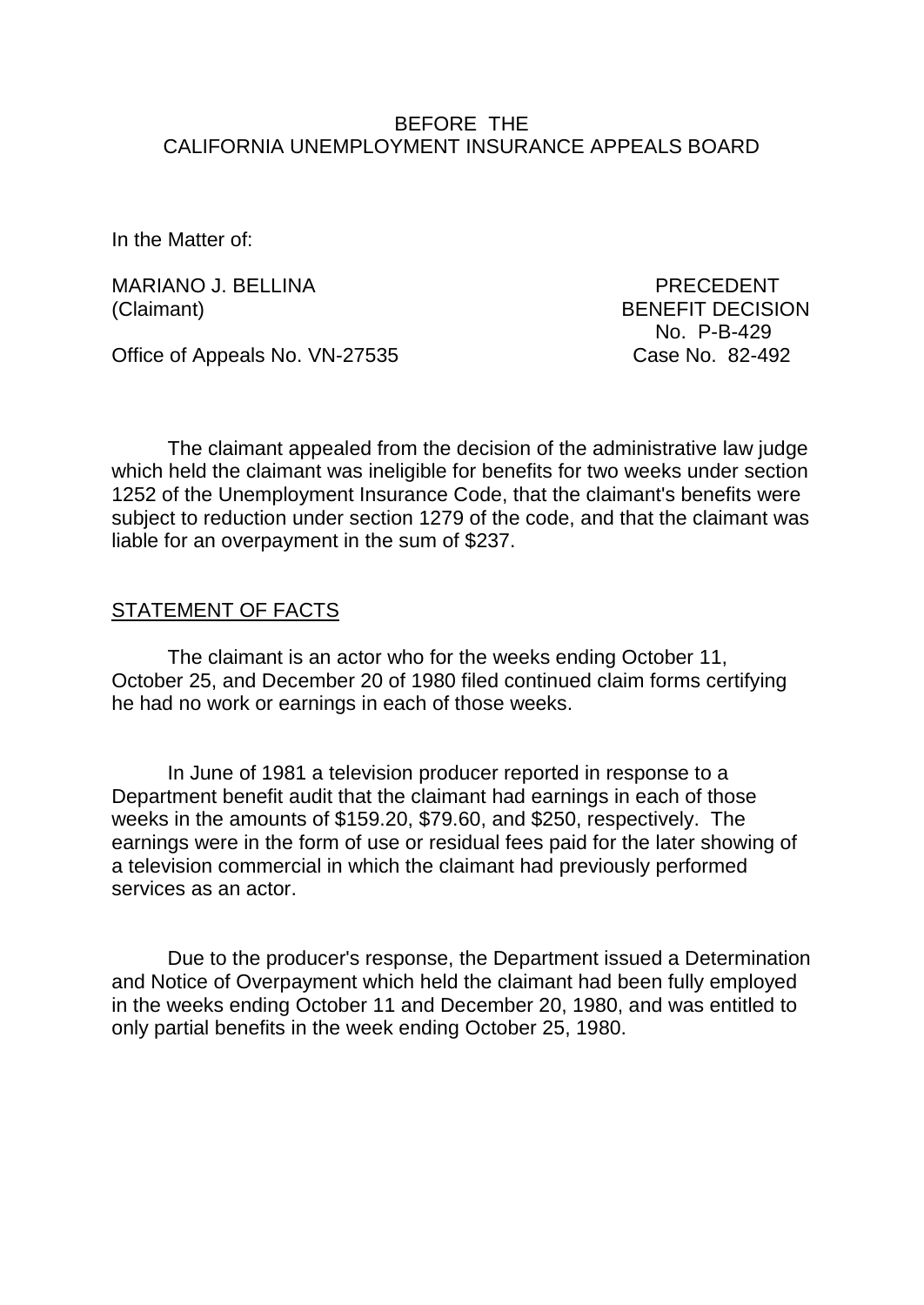In conformity with the custom in the industry and the commercial contract in effect between the television producers and actors, the residual checks were mailed in the weeks in question by the producer to the claimant's talent agent. The talent agent deposited the checks, which were payable to the claimant, in its general account and then issued the claimant its own checks in amounts reduced by its commission for negotiating the work for the claimant.

This procedure has been developed as a recordkeeping device and to make certain actors are promptly paid for their work in television commercials. A similar procedure is contractually followed with respect to the handling of residuals paid for the later use of television programs and motion pictures shown on television. However, the residual fees in such cases are mailed or hand delivered to the Screen Actors Guild (the Guild) which records the payment and forwards the original check to the actor.

The Guild maintains a staff of 26 persons working on two shifts in an effort to process the checks as quickly as possible for its members. The checks are processed according to television program rather than individual actor and are processed without regard to the particular actor's employment status. The Guild handles over two million dollars in residual fees in an average three-week period.

Whether the producer sends the residual fees to the Guild or a talent agent, the actor is not notified that the commercial or program will be rerun or of the residual payment to his agent. In a few instances, the residual fee is paid directly to the actor or his personal business agent. However, in the vast majority of cases such fees are processed through the Guild and the various talent agents. In either case, there would be a record of when the check was mailed to the actor by the agent.

In the instant matter, the claimant first knew of the residual fees when he received them. Although he could not recall specifically when he received the fees, he testified that he always reported the residuals when he got them. The continued claim forms available at the hearing indicated that the claimant reported wages of \$250 and \$159.20 in the week ending October 18, 1980.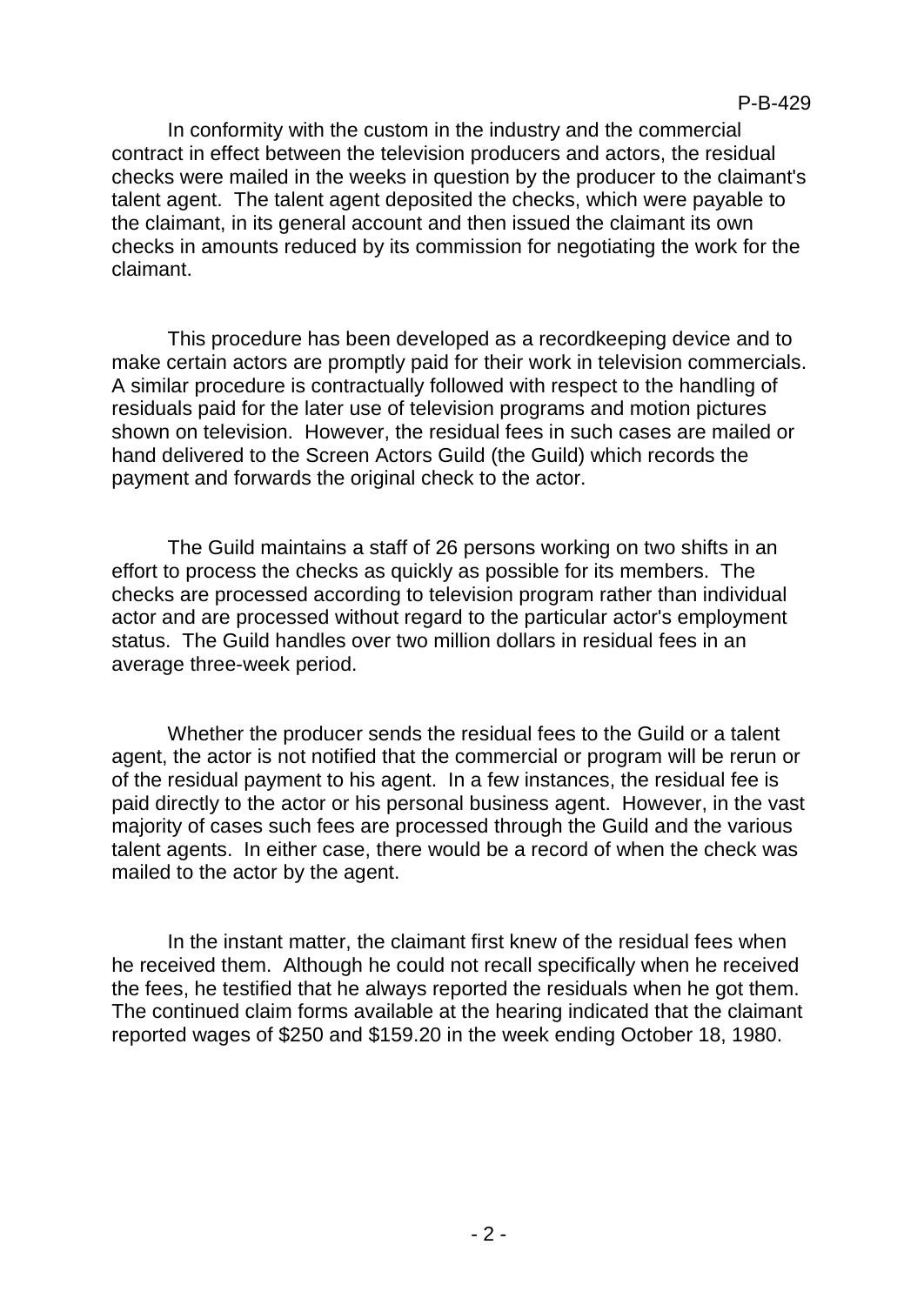### REASONS FOR DECISION

Section 1252 of the code, in pertinent part, provides:

"(a) An individual is 'unemployed' in any week in which he or she meets any of the following conditions:

"(1) Any week during which he or she performs no services and with respect to which no wages are payable to him or her.

"(2) Any week of less than full-time work."

\* \* \*

"(c) For the purpose of this section only 'wages' includes any and all compensation for personal services whether performed as an employee or as an independent contractor . . . ."

Section 1279 of the code, in pertinent part, provides:

"(a) Each individual eligible under this chapter who is unemployed in any week shall be paid with respect to that week an unemployment compensation benefit in an amount equal to his or her weekly benefit amount less the smaller of the following:

"(1) The amount of wages in excess of twenty-five dollars (\$25) payable to him or her for services rendered during that week.

"(2) The amount of wages in excess of 25 percent of the amount of wages payable to him or her for services rendered during that week."

\* \* \*

"(c) For the purpose of this section only 'wages' includes any and all compensation for personal services whether performed as an employee or as an independent contractor . . . ."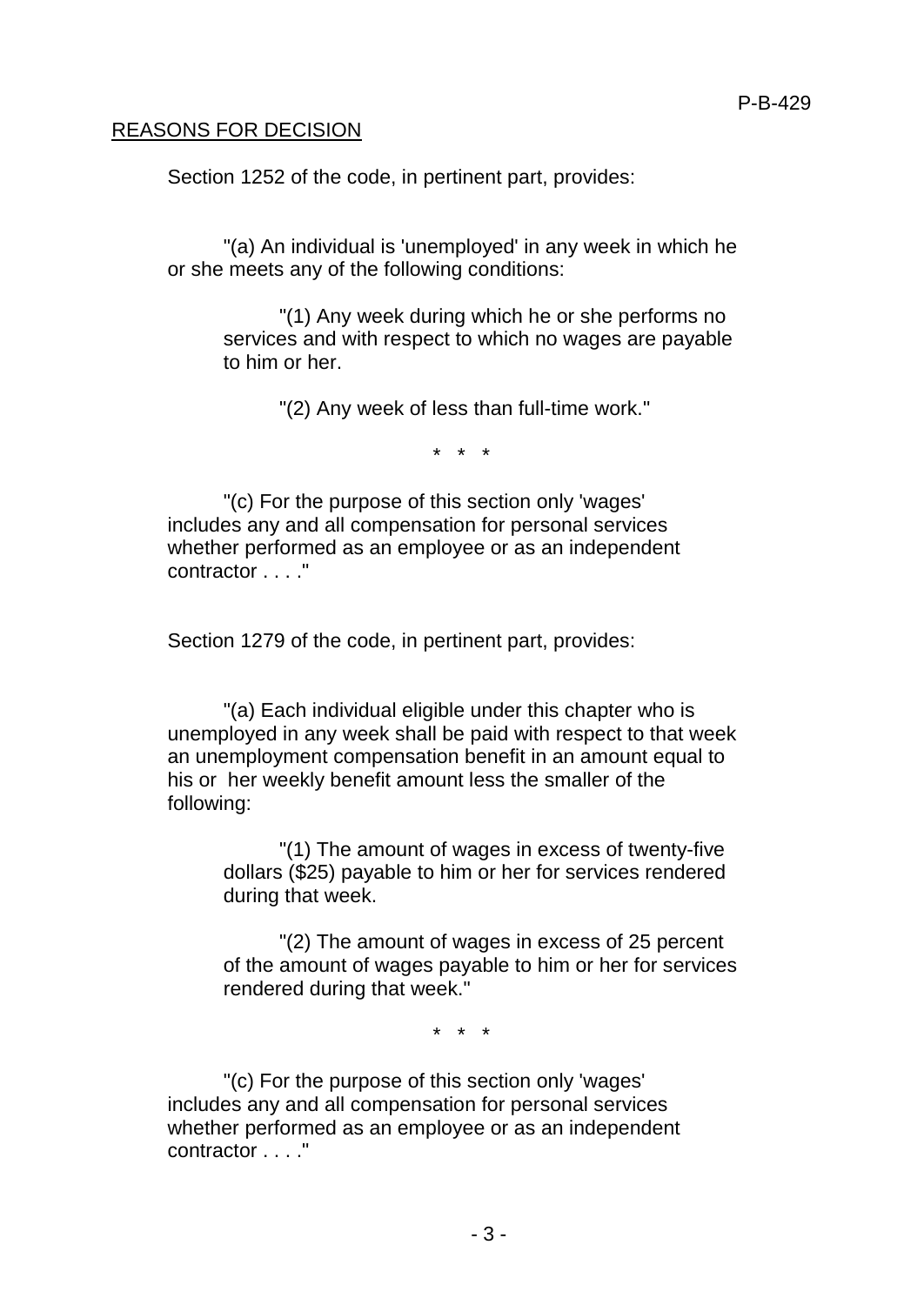In Appeals Board Decision No. P-B-422, the Board held that use or residual fees are wages for unemployment insurance purposes since they are based on the employee's personal services. The Board also held that such wages are to be allocated to the week in which they are personally delivered to the claimant, when a check is mailed by the employer to a claimant or a designated agent, or when a notice is mailed to the claimant or designated agent that a check is available for the claimant.

In the instant case, the administrative law judge found that the residual fees were wages in the weeks they were mailed to the claimant's talent agent as his designated agent and, therefore, affirmed the Department's determination.

On appeal the claimant argues that the rule in Appeals Board Decision No. P-B-422 with respect to when residual fees are to be allocated and consequently reported is unreasonable. In light of the custom in the industry in processing such fees, we agree.

In this case, the claimant had no reason to believe, much less to report, that residual fees had been paid to his talent agent during the weeks ending October 11, October 25, and December 20 of 1980. The evidence shows that other actors in the same situation would be in no better position to know when such fees have been mailed or delivered to the Guild or their talent agents.

The evidence also shows that the accumulation of wage payments would be counterproductive to the purposes of the industry's established procedure for processing residual fees and, given the volume of such payments, unlikely to occur.

Under such circumstances, it is found that allocating residual fees as wages in the week they are actually received by the claimant is the more equitable and practical rule. Such a rule will place no unreasonable reporting requirements on the claimant and the mailing records of the claimant's agents provide the Department a benchmark for determining whether the payment has been timely reported. For these reasons, the portion of the Appeals Board Decision No. P-B-422 with respect to which week use or residual payments should be allocated is overruled.